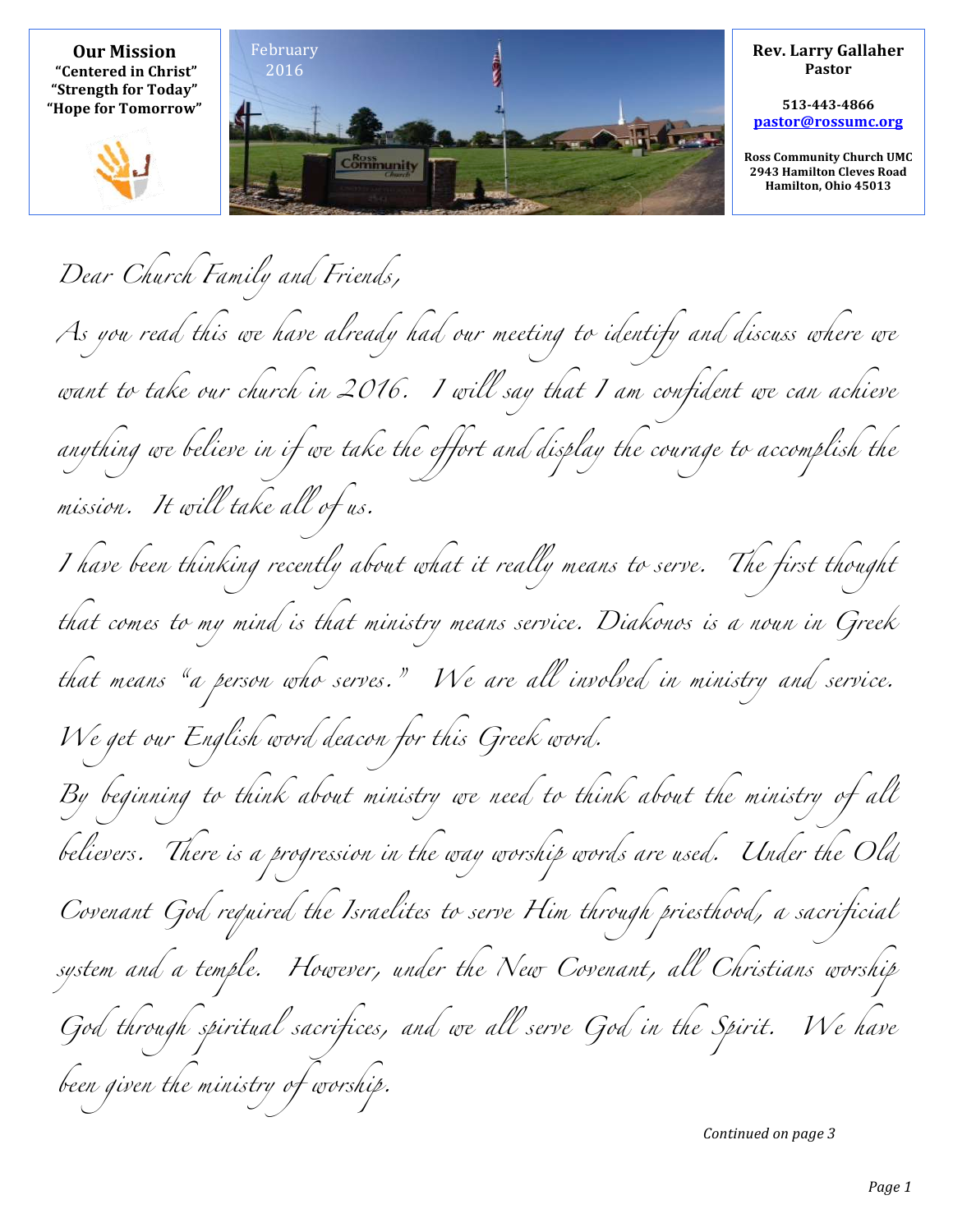**SCHEDULE**  $+$ **Sunday School**  $9:15 - 10:00$ *(For All Ages)*  $+$ **Fellowship**  $10:00 - 10:30$  $+$ **Church Service** 10:30 *(Children's Church 1st & 2nd Sunday's during summer*  $\div$ 

**SUNDAY MORNING**

**Thursday Service** Praise Music & Message 7:00 p.m.

#### **"Prayer Shawl Ministry"**

# **Please spread the word:**

**------**If anyone has a family member, friend, etc. that is gravely ill, please let me know in the Sunday service. or email me at www.carolfarmer90@yahoo. com. Also contact me for more information. This program is 100% voluntary, and the Church has not spent a penny. We can also use more volunteers. Have a great day in the Lord.

*Submitted by Carol Farmer*

*Please send your e-mail address to rcumcnewsletter@gmail.com if you would prefer to receive your issue of The Ross Community United Methodist Church Newsletter by e-mail.* 

*Thank You, Editor*

# Information Page

## **CONTACTS**

| Pastor:                              |              |  |  |
|--------------------------------------|--------------|--|--|
| Rev. Larry Gallaher                  | 513-443-4866 |  |  |
| Lay Leader:                          |              |  |  |
| Jim Rechel                           | 513-521-5223 |  |  |
| Lay Leader:                          |              |  |  |
| Wes Flannery                         | 513-896-6124 |  |  |
| Church Council                       |              |  |  |
| Phil Brown                           | 513-868-2338 |  |  |
| <b>Trustees</b>                      |              |  |  |
| Jim Lynch                            | 513-737-9998 |  |  |
| <b>Sunday School Superintendant:</b> |              |  |  |
| Sandy Hogeback                       | 812-593-2984 |  |  |
| <b>Music Director:</b>               |              |  |  |

## **Pianist**:

Karen Auffinger 513-738-5225 Robin Montgomery 513-892-2295 **Prayer Chain**: Vicky Foster 513-738-3748 **Newsletter**: Phil Brown 513-868-2338

**Nursery Attendant**: *(Ages birth through four years)*

## **Visit the Ross Community United Methodist Church web page at: http://www.rossumc.org/**





If you are **home bound** and would like to **receive communion** please contact the church office at  $(513)$  868-2923. Rev Larry Gallaher, Lay Leader Jim Rechel or Lay Leader Wes Flannery will return your call.

# **MONTHLY MEETINGS**  $\ddagger$ **United Methodist Women Second Tuesday of the month** *@ 10:00 a.m.*  $\ddagger$

**Trustees - Nurture & Missions**

*First Tuesday of the month @ 6:30 p.m.*  $\ddagger$ 

# **Church Council Second Monday of odd months** *@ 7:00 p.m.*

 $\ddot{}$ **United Methodist Men** Last Saturday of the month *@ 8:00 a.m.*

## **ALTAR FLOWERS**



**We pray that you enjoy** the **beautiful flower bouquets on** the

**Church Altar on Sunday mornings.**

If you wish to have special flowers to **commemorate** or in **memory** of a special **occasion** or **person please contact Debbie**  Gilman @ 513-923-9457 at least two weeks prior **to the date you wish the special flowers to be displayed.**

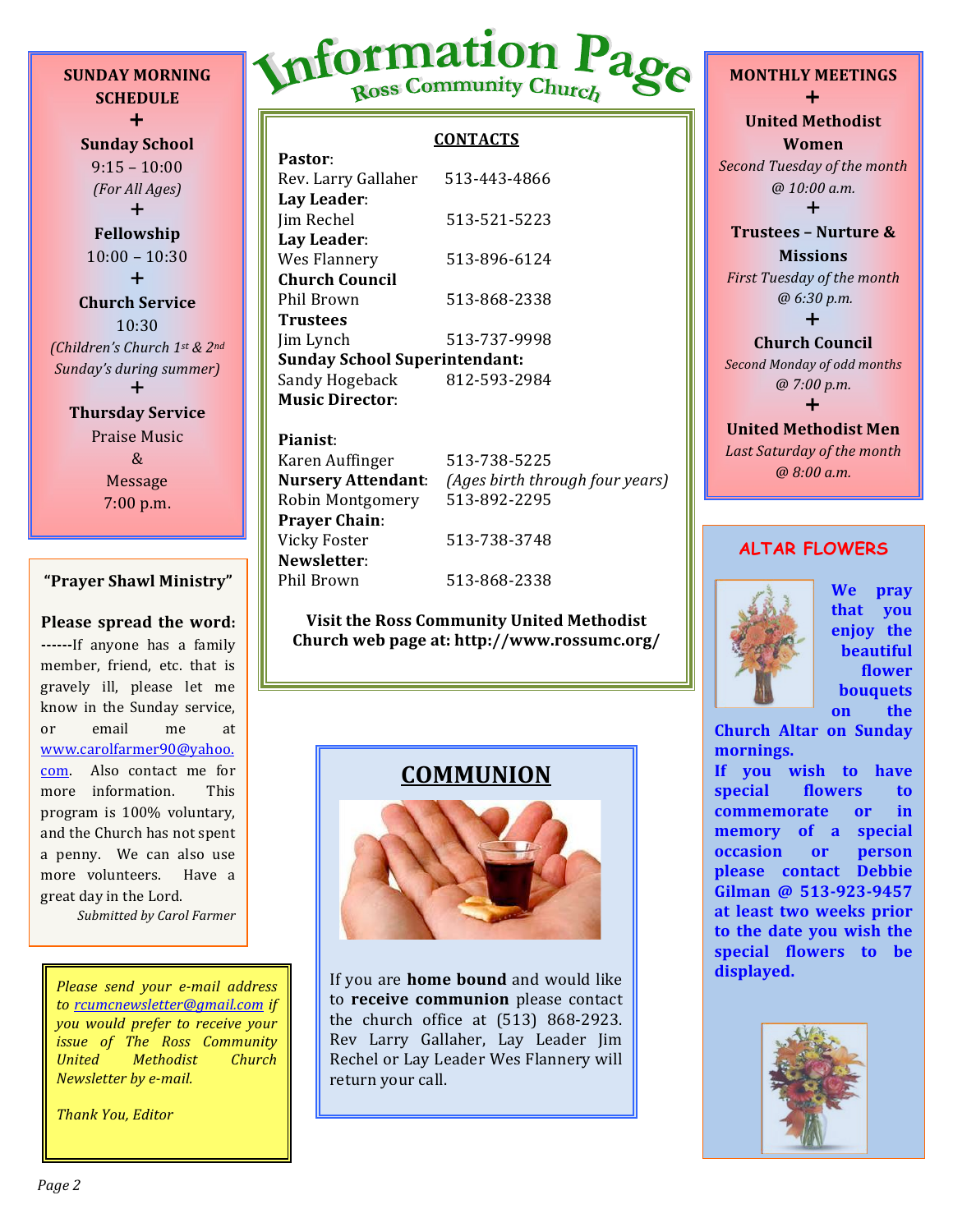*The New Testament says the Christians are to serve one another, in fact, we are*  commanded to do it. None of the words for service used in the New Testament are *limited to clergy. We all have an obligation to serve one another whether the service is in word or deed. No matter what our position is – we are to serve. As servants, we are ministering to one another, to the church, to the gospel and to the Lord. God has given each of us a ministry we are to minister to others needs. God has given us all abilities so that we will use them to serve others. As Christians, whether men, women, deacons, elders or members, we are all called to serve. All Christ followers are encouraged to have a ministry. Church leaders exist "to*  prepare God's people for works for service" (Ephesians 4:12). There are different *kinds of ministry but they should be used for the common good.* Let me encourage you to seek your gift and get involved and be a part of something *really exciting. Pastor Larry* L Love. Grow. Se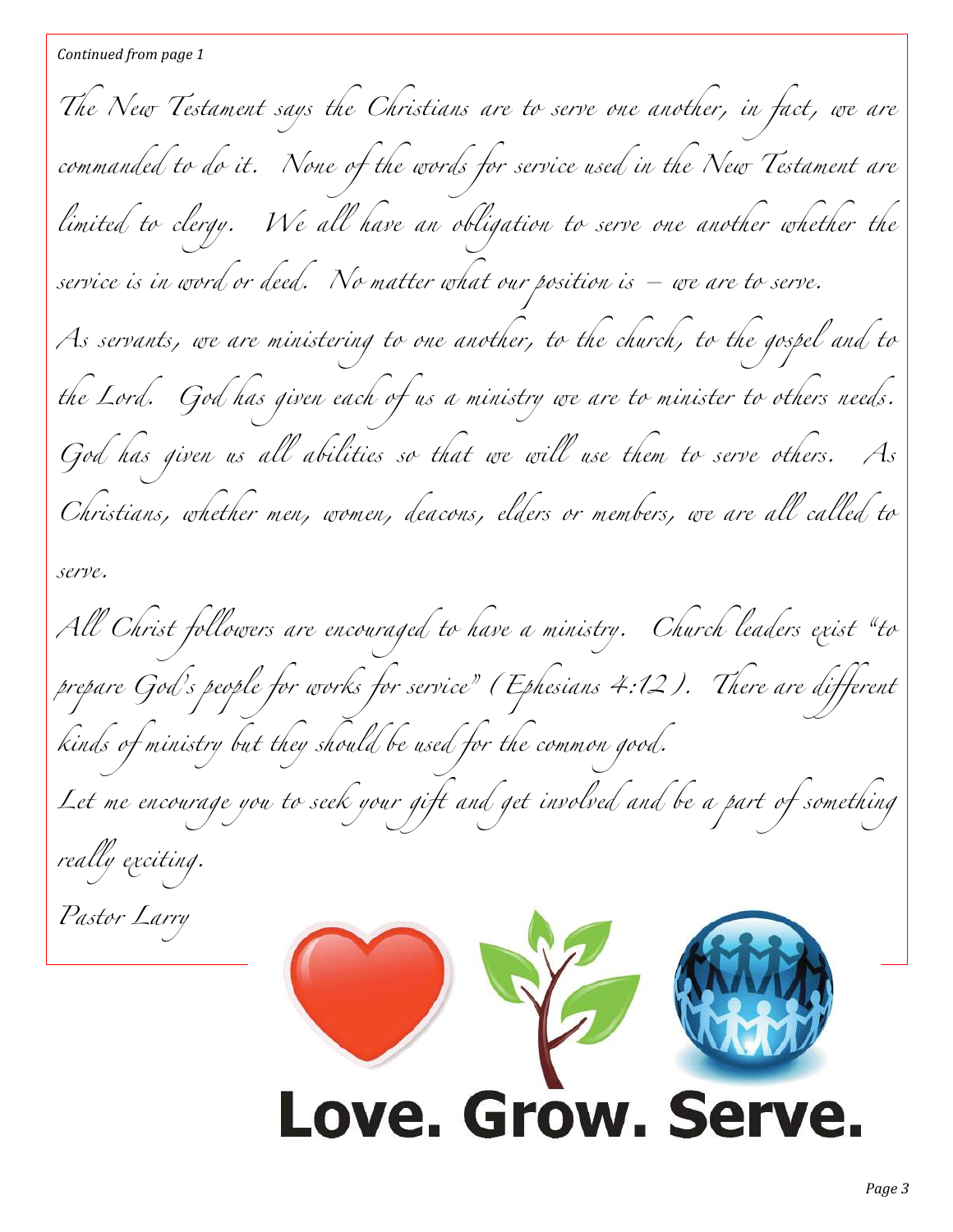



**Submitted by Judy Kottman** 



**February 10, 2016** 

# **SOUP SUPPER 6:00 p.m.**

# **Ash Wednesday Service 7:00 p.m.**

**Please bring your favorite soup and/or** dessert to share - We will provide drinks.





*Submitted by Judy Kottman*

"To laugh often and much; to win the respect of intelligent people and the affection of children; to earn the appreciation of honest critics and endure the betrayal of false friends; to appreciate beauty, to find the best in others; to leave the world a little better; whether by a healthy child, a garden patch or a redeemed social condition; to know even one life has breathed easier because you have lived. This is the meaning of success." Ralph Waldo Emerson.

> *Ross Community Church United Methodist Women Faith, Hope & Love In Action*



*Submitted by Judy Creasy*

The women are having

a morning meeting on February 9th in the Church at 10:00AM.

The following women's meeting will be a dinner on Tuesday, March 8<sup>th</sup>, 2016 at the Chinese Lantern at 6:30PM. We are hoping the workingwomen will join us that night.

The Dorothy Gard Ross Community UMW scholarship applications will be mailed to our students in February. There will also be a blue folder in the hall with additional 2016 Scholarship applications. Pick one up if you have a student that would like to apply. The deadline to have them returned to the church is April 3rd. The scholarships will be given out at the beginning of June, on Graduation Sunday.

We are starting to plan our Mother's and Special Others dinner, which will be held on May 10, 2016. The dinner will be called: "Fashions through the Years" with a goofy fashion show and we plan on displaying old wedding and prom dresses. Look around your house for clothes we can display and model.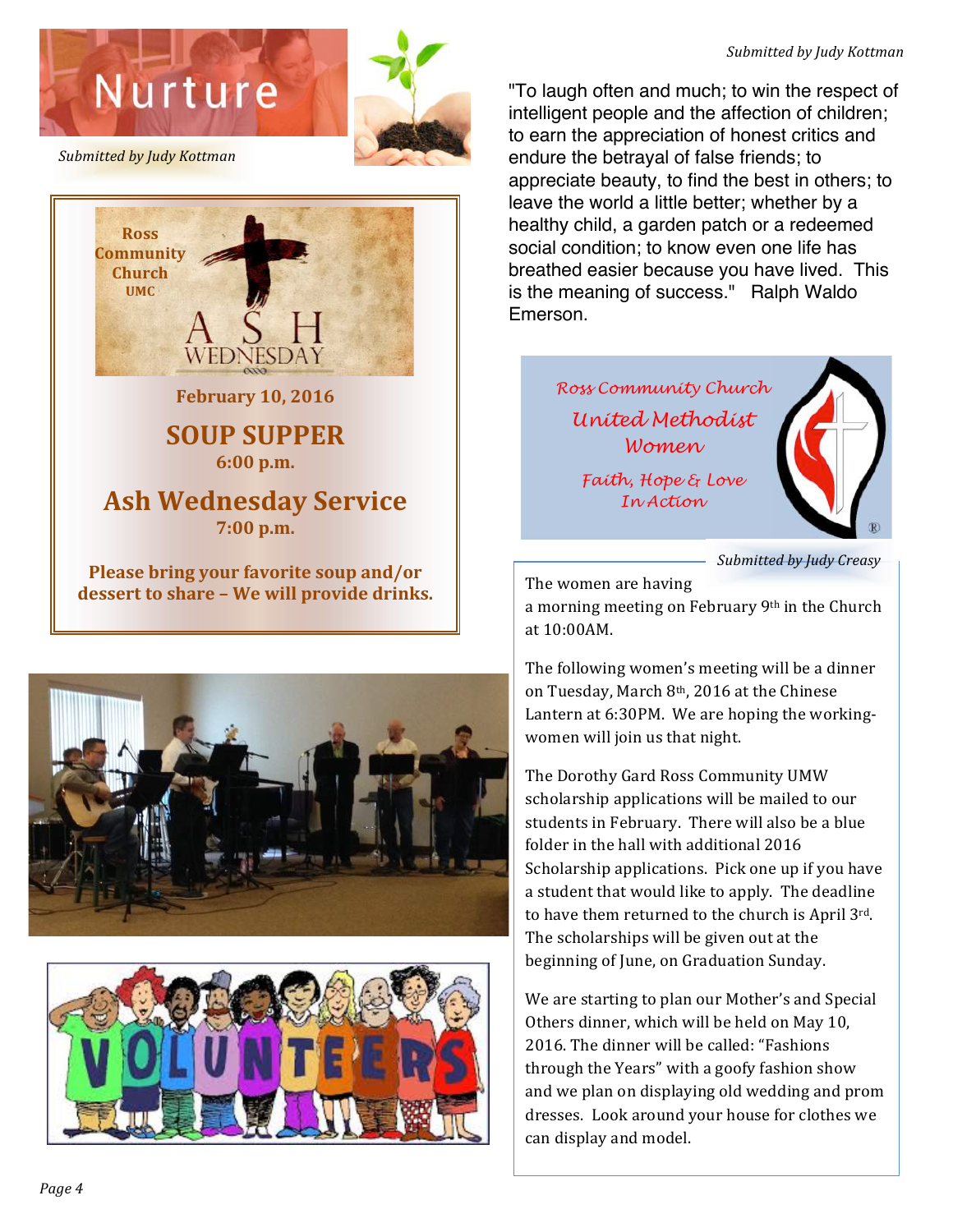#### *Submitted by email by Robert W. Schaefer Jr.*

A Churchgoer wrote a letter to the editor of a newspaper and complained that it made no sense to go to church every Sunday. "I've gone for 30 years now," he wrote, "and in that time I have heard something like 3,000 sermons, but for the life of me, I can't remember a single one of them. So, I think I'm wasting my time and the preachers and priests are wasting theirs by giving sermons at all."

This started a real controversy in the 'Letters to the Editor' column. Much to the delight of the editor, it went on for weeks until someone wrote this clincher: "I've been married for 30 years now. In that time my wife has cooked some 32,000 meals. But, for the life of me, I cannot recall the entire menu for a single one of those meals. But I do know this: They all nourished me and gave me the strength I needed to do my work. If my wife had not given me these meals, I would be physically dead today. Likewise, if I had not gone to church for nourishment, I would be spiritually dead today!"

When you are DOWN to nothing, God is UP to something! Faith sees the invisible, believes the incredible and receives the impossible! Thank God for our physical & our spiritual nourishment!

IF YOU CANNOT SEE GOD IN ALL, YOU CANNOT SEE GOD AT ALL!

> B. I. B. L. E. simply means: Basic Instructions Before Leaving Earth!





| 1  | Wanda Bevington           |
|----|---------------------------|
| 4  | Nancy Beckman             |
| 11 | Korinne Rheinfrank        |
| 12 | Larry Gallaher            |
| 12 | Gary Mortimer             |
| 17 | Reba Burnette             |
| 21 | Lauryn Campbell           |
| 23 | Carol Farmer              |
| 23 | Alex Creighton            |
| 26 | <b>Heather Rheinfrank</b> |
| 27 | Debbie Kunick             |
| 27 | Karen McNeely             |
| 29 | <b>Terry Merz</b>         |
|    |                           |



|     | <u>Worship Leader</u> | Greeters / Ushers          |
|-----|-----------------------|----------------------------|
| Feb |                       |                            |
| 7   | Tim Zecher            | Jim & Sally Rechel         |
| 14  | Greg Conrad           | Phil & Brenda Brown        |
| 21  | Jim Rechel            | Bud & Judy Kottman         |
| 28  | Wes Flannery          | Debbie Gilman & Del Foster |
| Mar |                       |                            |
| 6   | Roger Creasy          | Debbie Gilman & Del Foster |
| 13  | Nancy Beckman         | Wayne & Linda Estep        |
| 20  | Leroy Singleton       | Butch & Trey Foster        |
| 27  | Debbie Gilman         | Roger & Judy Creasy        |
| Apr |                       |                            |
| 3   | Tom Bevington         | Bill & Brenda Oliver       |

#### **CONTINUING PRAYERS**

Continuing prayers for the vision of Ross Community United Methodist Church; Our Church Family; Our military personnel; Pastor Larry and Cindy; Pastor Grant and Ann; Bev Papet; Gary & Larry Brown (brothers of Phil); Vicki Hilton; Steve Jacobs; Jake Phelps and



family; Jo and Randy Anderson & great grandson Tyson and family; Don and Annette Hegner; Earl Whirls; Prentice Family; Tim Zecher; Tari Halcomb; Melissa Schoepf; AJ Pittman and family; Denzil & Helen Burch; and Dick and Jan Stewart and family.

*If you know of additions or deletions, please see or call Vicky Foster* @ *738-3748. Provide your e-mail*